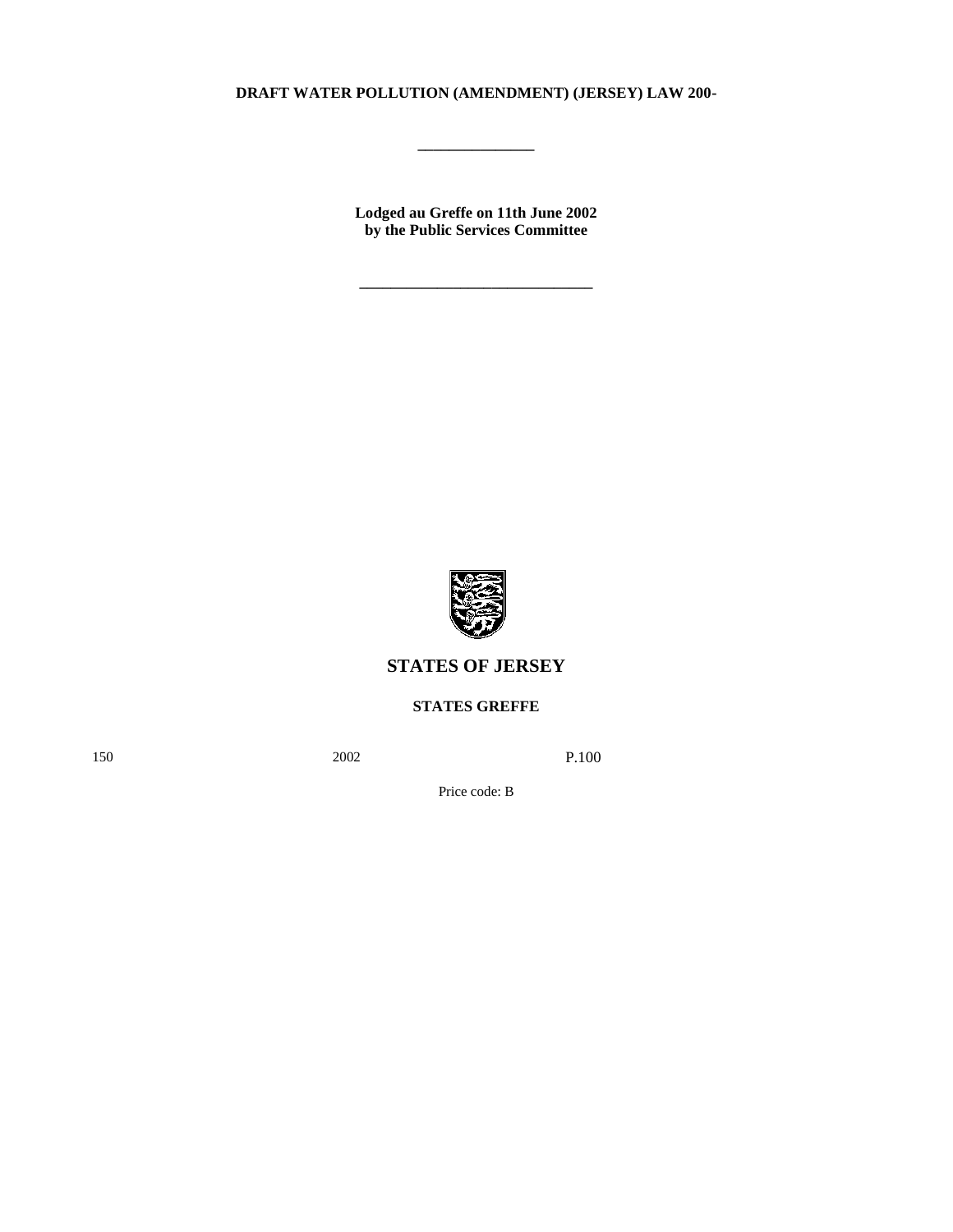## **European Convention on Human Rights**

The President of the Public Services Committee has made the following statement -

In the view of the Public Services Committee, the provisions of the Draft Water Pollution (Amendment) (Jersey) Law 200 are compatible with the Convention Rights.

(Signed) **Deputy R.C. Hacquoil**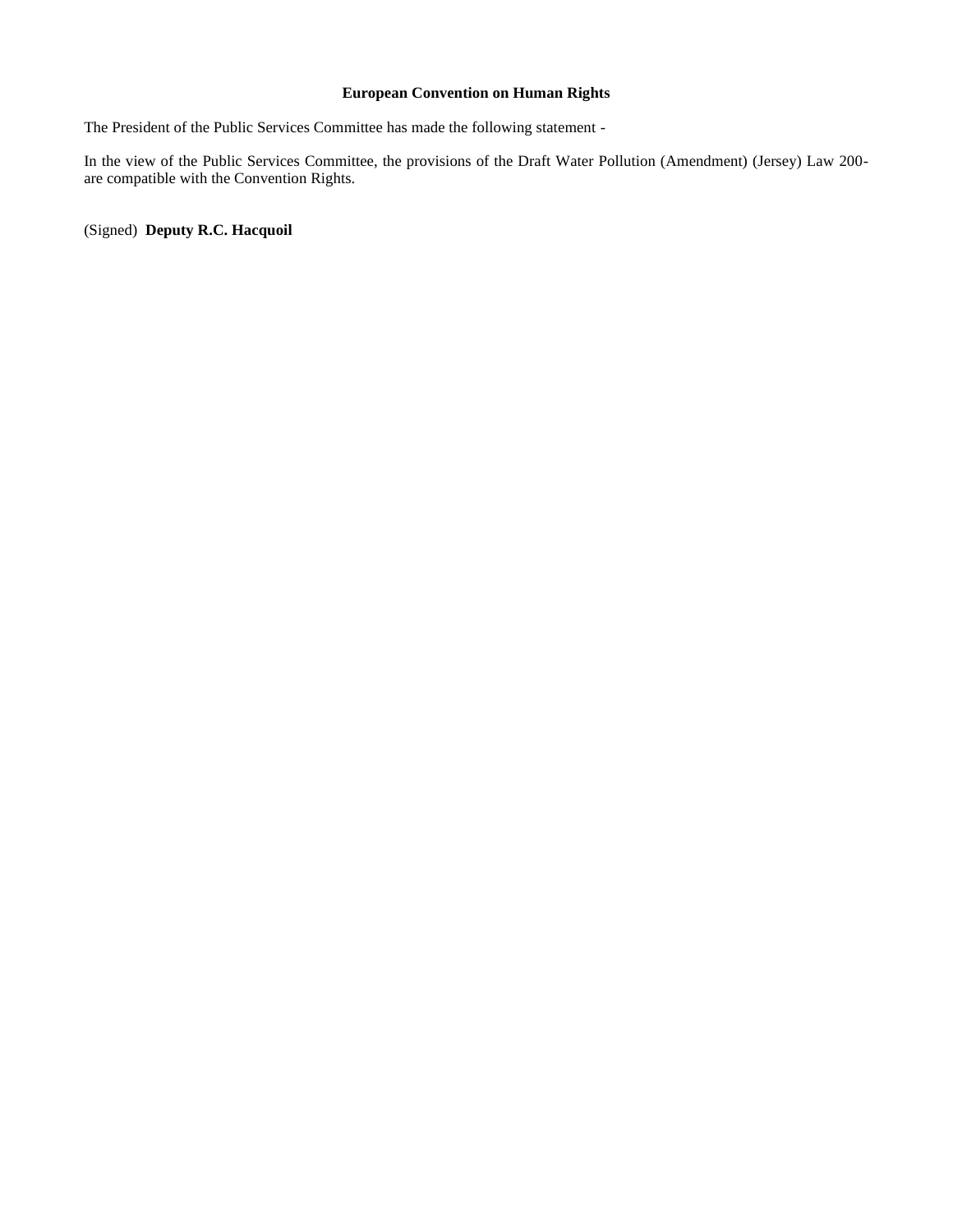#### **REPORT**

The Draft Water Pollution (Amendment) (Jersey) Law 200- proposes miscellaneous amendments to the Water Pollution (Jersey) Law 2000 ("the principal Law") in the light of initial operational experience.

The principal Law has been in force for more than two years and it is now thought desirable to modify certain procedural requirements that have no environmental benefit or are unduly time-consuming. These proposed modifications would amend the principal Law to allow the Public Services Committee to dispense with the requirement to advertise an application for the grant of a discharge permit, if there is unlikely to be an appreciable adverse effect on the aquatic environment. They would also allow a designated officer, having exercised his powers of entry, to take evidence, such as water samples and photographs, whilst investigating pollution incidents without the need to provide written details to the person effected, unless the person requested such information.

During the drafting of the proposed Water Resources (Jersey) Law 200-, it was agreed that provision should be made in that Law for an appeal against a decision of the Public Services Committee regarding the transfer of water abstraction licences, to be fully compliant with human rights legislation. For consistency, it is proposed to amend the Water Pollution (Jersey) Law 2000, so that it contains the same provision with regard to discharge permits.

The proposed amendment to Article 39(2) of the principal Law allows reasonable expenses to be claimed by the Committee for the investigation of pollution incidents or for the identification of polluters. This amendment would further strengthen the 'polluter pays principle', one of the main operating considerations of the principal Law.

The Draft Water Pollution (Amendment) (Jersey) Law 200- also proposes changes to Schedule 1 of the principal Law to follow changes made in the U.K. In addition, it proposes further rights of appeal to the Court of Appeal.

The implementation of the Draft Water Pollution (Amendment) (Jersey) Law 200- has no additional implications for the financial or manpower resources of the States.

### **European Convention on Human Rights**

Article 16 of the Human Rights (Jersey) Law 2000 will, when brought into force by Act of the States, require the Committee in charge of a Projet de Loi to make a statement about the compatibility of the provisions of the Projet with the Convention rights (as defined by Article 1 of the Law). Although the Human Rights (Jersey) Law 2000 is not yet in force, on 17th April 2002 the Public Services Committee made the following statement before Second Reading of this projet in the States Assembly -

In the view of the Public Services Committee the provisions of the Draft Water Pollution (Amendment) (Jersey) Law 200 are compatible with the Convention Rights.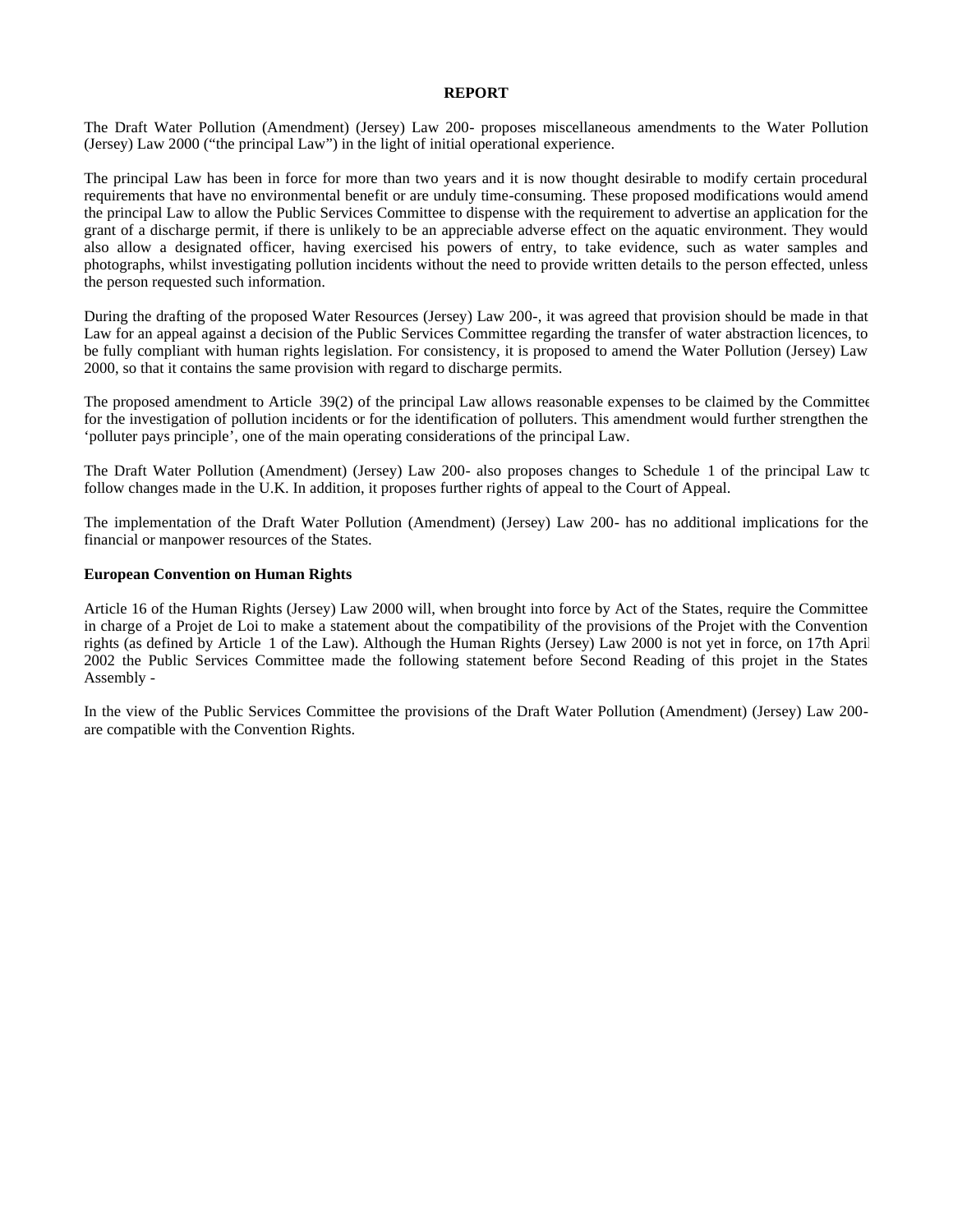## **Explanatory Note**

This Law would amend the Water Pollution (Jersey) Law 2000.

*Article 1* identifies that Law as the enactment that is being amended.

*Article 2* enables the States, by Regulations, to amend Schedule 1 to the principal Law (which specifies information that the Committee need not publish).

*Article 3* amends the principal Law to enable the Public Services Committee to dispense with the requirement to advertise an application for the grant of a discharge permit, if there is unlikely to be an adverse effect on the aquatic environment.

*Articles 4* and *5* (which are to be read with the consequential amendments in Article 10) confer a right of appeal to the Royal Court on an applicant for the variation or transfer of a discharge permit, in consequence of the enactment of the Human Rights (Jersey) Law 2000.

*Article 6* gives the Attorney General a right of appeal to the Court of Appeal against a decision by the Royal Court on an application for review brought by him in respect of a discharge certificate.

*Article 7* provides that if a designated officer exercises a power under Article 32 of the principal Law (dealing with general powers of entry and investigation), he is bound to give written details as soon as practicable to the person affected. The effect of the amendment is to limit the requirement only to cases in which the person requests that information.

*Article 8* effects a drafting improvement in Article 34(2) of the principal Law.

Under Article 39 of the principal Law, the Committee may act to deal with a case of threatened or actual pollution if the person responsible fails to do so. It may then recover its expenses from him.

The effect of the amendment in *Article 9* is to state explicitly that the recoverable expenses may include its costs of investigating an incident and ascertaining the identity of the person concerned.

*Article 10* is consequential upon Articles 4 and 5 (*see above*). It also gives an appellant in the Royal Court a further right of appeal, against that court's decision, to the Court of Appeal.

*Article 11* revises Schedule 1 to the principal Law (which sets out information that the Committee need not make public) to follow recent changes to the same effect in the United Kingdom.

*Article 12* describes how the amending Law may be cited, and provides that it will come into force on the seventh day following its registration.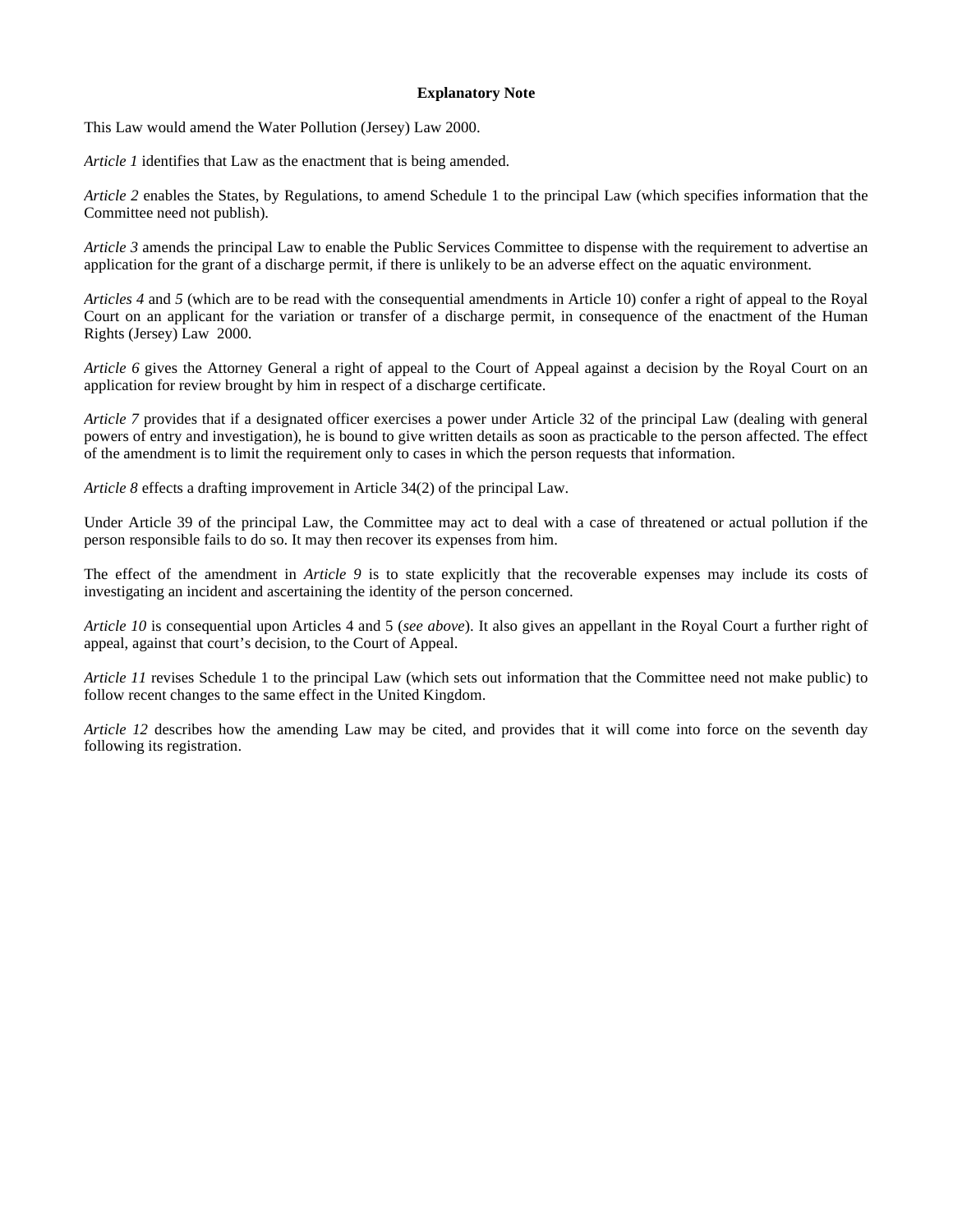## **WATER POLLUTION (AMENDMENT) (JERSEY) LAW 200- \_\_\_\_\_\_\_\_\_\_\_\_**

**A LAW** to amend the Water Pollution (Jersey) Law 2000; sanctioned by Order of Her Majesty in Council of the

*(Registered on the day of 200-)* \_\_\_\_\_\_\_\_\_\_\_\_

**\_\_\_\_\_\_\_\_\_\_\_\_**

#### **STATES OF JERSEY \_\_\_\_\_\_\_\_\_\_\_\_**

The day of 200-\_\_\_\_\_\_\_\_\_\_\_\_

**THE STATES,** subject to the sanction of Her Most Excellent Majesty in Council, have adopted the following Law -

#### ARTICLE 1

In this Law, "principal Law" means the Water Pollution (Jersey) Law  $2000$ .<sup>[1]</sup>

## ARTICLE 2

After Article 8(7) of the principal Law<sup>[2]</sup> there shall be inserted the following paragraph -

"(7A) The States may by Regulations amend Schedule 1.

## ARTICLE 3

In Article 10(3) of the principal Law,<sup>[3]</sup> for the words "an application for the variation of a discharge permit" there shall be substituted the words "an application for the grant or variation of a discharge permit".

#### ARTICLE 4

In Article 23(7) of the principal Law,  $\frac{4}{1}$  the words "to vary or revoke a discharge permit" shall be deleted.

#### ARTICLE 5

After Article 25(2) of the principal  $Law^{[5]}$  there shall be added the following paragraph -

"(3) There shall be a right of appeal, in accordance with Article 44, against the decision of the Committee.".

## ARTICLE 6

After Article 26(10) of the principal Law<sup>[6]</sup> there shall be inserted the following paragraph -

"(10A) The Attorney General shall have a right of appeal to the Court of Appeal against a decision of the Royal Court under this Article.".

## ARTICLE 7

In Article 32(7) of the principal Law,  $\frac{7}{1}$  for the words "he shall in writing inform the owner, occupier, driver, master, commander, or person in charge (as the case may be)" there shall be substituted the words "he shall upon request inform the owner, occupier, driver, master, commander, or person in charge (as the case may be) in writing".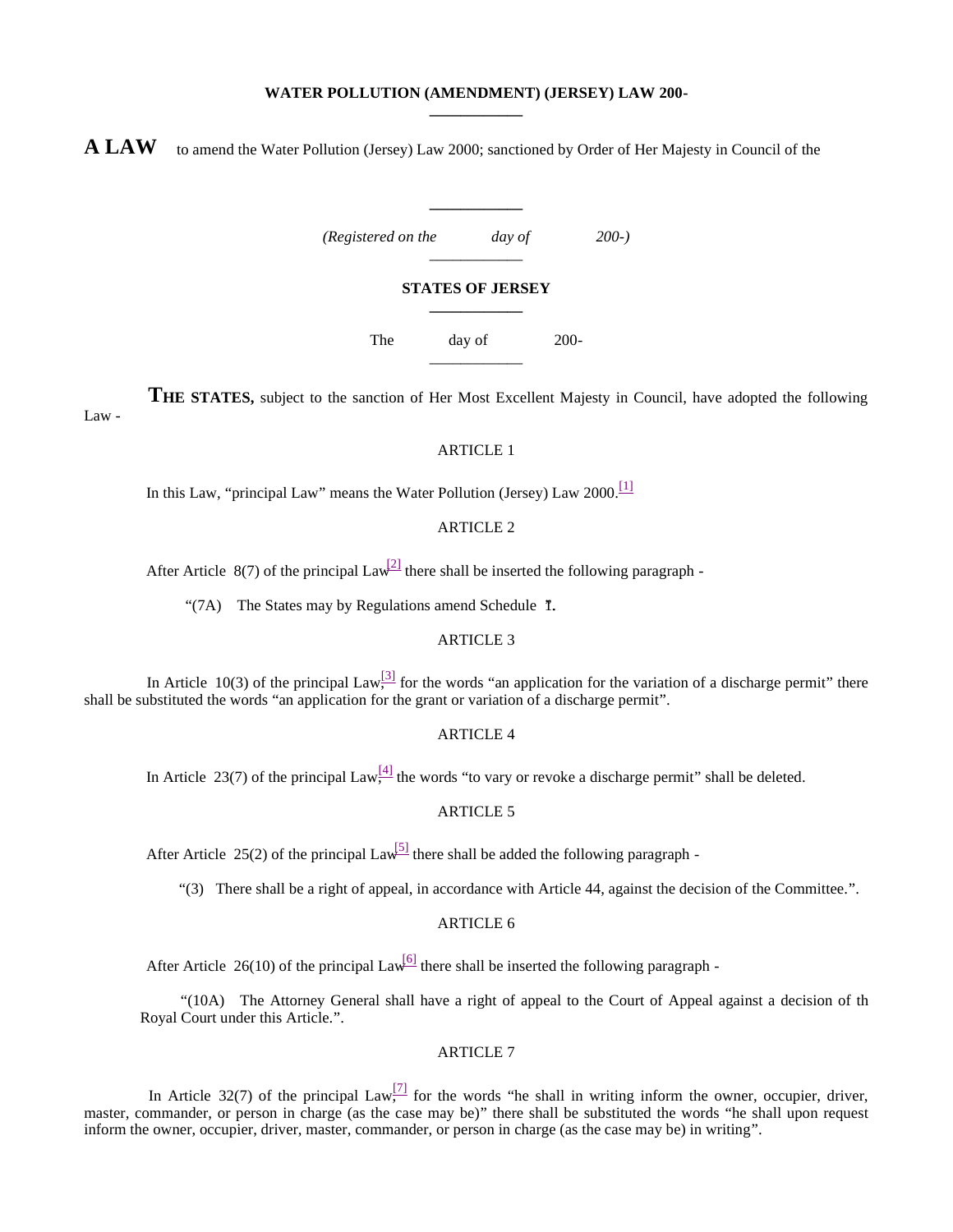#### ARTICLE 8

In Article 34(2) of the principal Law<sup>[8]</sup> for the word "the" in the second place where it occurs there shall be substituted the word "a".

## ARTICLE 9

After Article 39(2) of the principal Law<sup>[9]</sup> there shall be added the following paragraph -

 "(3) For the purposes of this Article, the Committee's reasonable expenses of acting under paragraph (1) shall include any expenses incurred by the Committee in investigating and establishing -

- (a) the source and extent of any potential pollution or actual pollution to which the matter relates; and
- (b) the identification of any person on whom a notice may be served under Article 36 or Article 37 in respect of the matter.".

## ARTICLE 10

(1) In Article 44(1)(a) of the principal Law,  $\frac{100}{101}$  for the words "an applicant for a discharge permit" there shall be substituted the words "an applicant for a discharge permit or for its variation or transfer".

(2) After Article 44(5) of the principal  $Law^{[11]}$  there shall be added the following paragraph -

 "(6) The appellant shall have a right of appeal to the Court of Appeal against a decision of the Royal Court under this Article.".

## ARTICLE 11

In Schedule 1 to the principal Law,  $\frac{12}{2}$  for paragraphs (a), (b), (c) and (d) there shall be substituted the following paragraphs -

- "(a) affecting the confidentiality of the deliberations of any public or parish authority;
- (b) relating to international relations, national defence or public security;
- (c) relating to matters that are under enquiry (whether or not the enquiry is of a disciplinary nature) or to documents that are still in draft form or to any internal communications of a public or parish authority;
- (d) relating to matters that are or have been the subject of legal or other proceedings (whether actual or prospective) or to any investigations undertaken with a view to such proceedings;".

### ARTICLE 12

 This Law may be cited as the Water Pollution (Amendment) (Jersey) Law 200- and shall come into force on the seventh day following its registration.

[3] Volume 2000, page 166.

[5] Volume 2000, page 179.

[6] Volume 2000, page 180.

<sup>[1]</sup> Volume 2000, page 149.

 $[2]$  Volume 2000, page 164.

<sup>[4]</sup> Volume 2000, page 178.